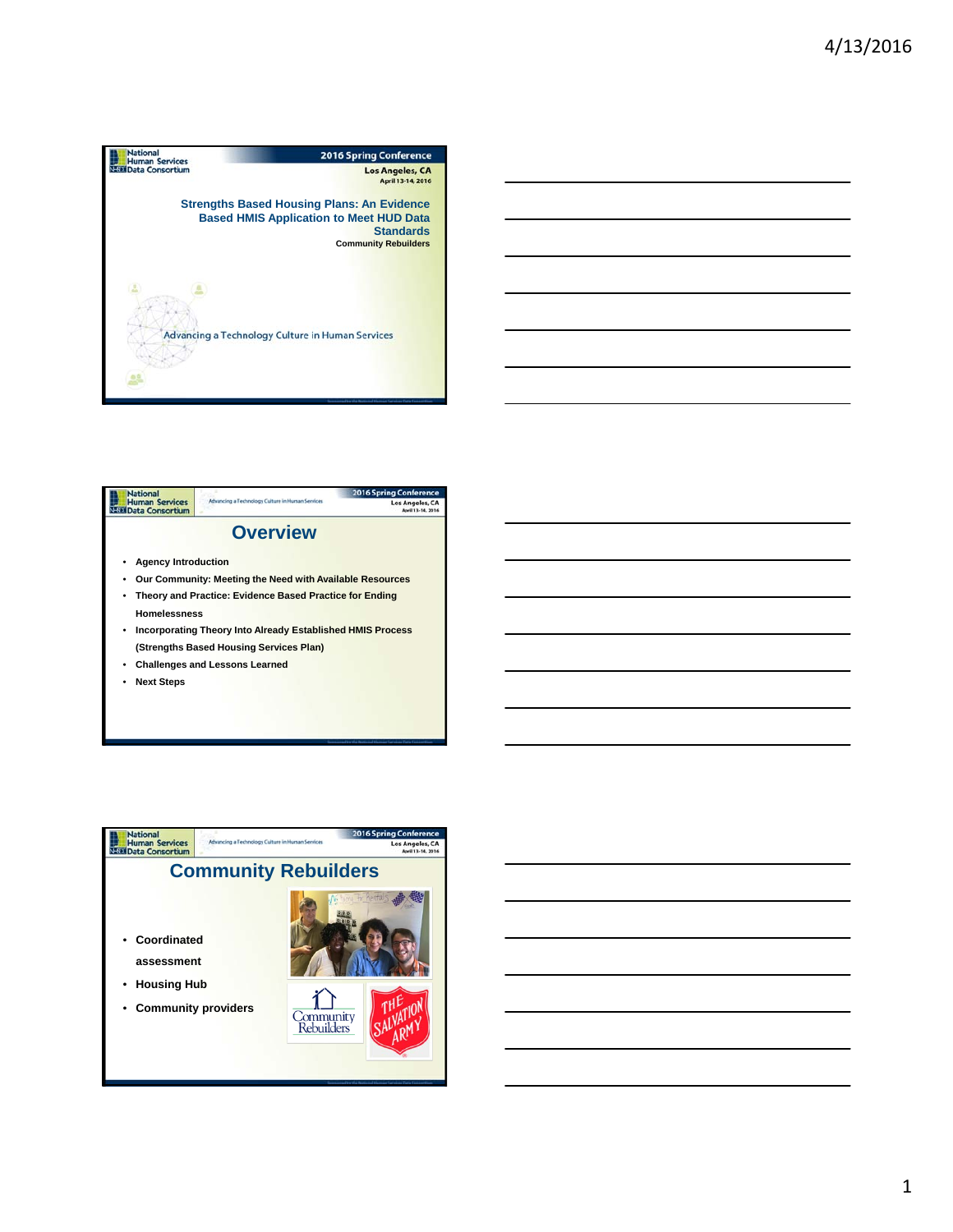



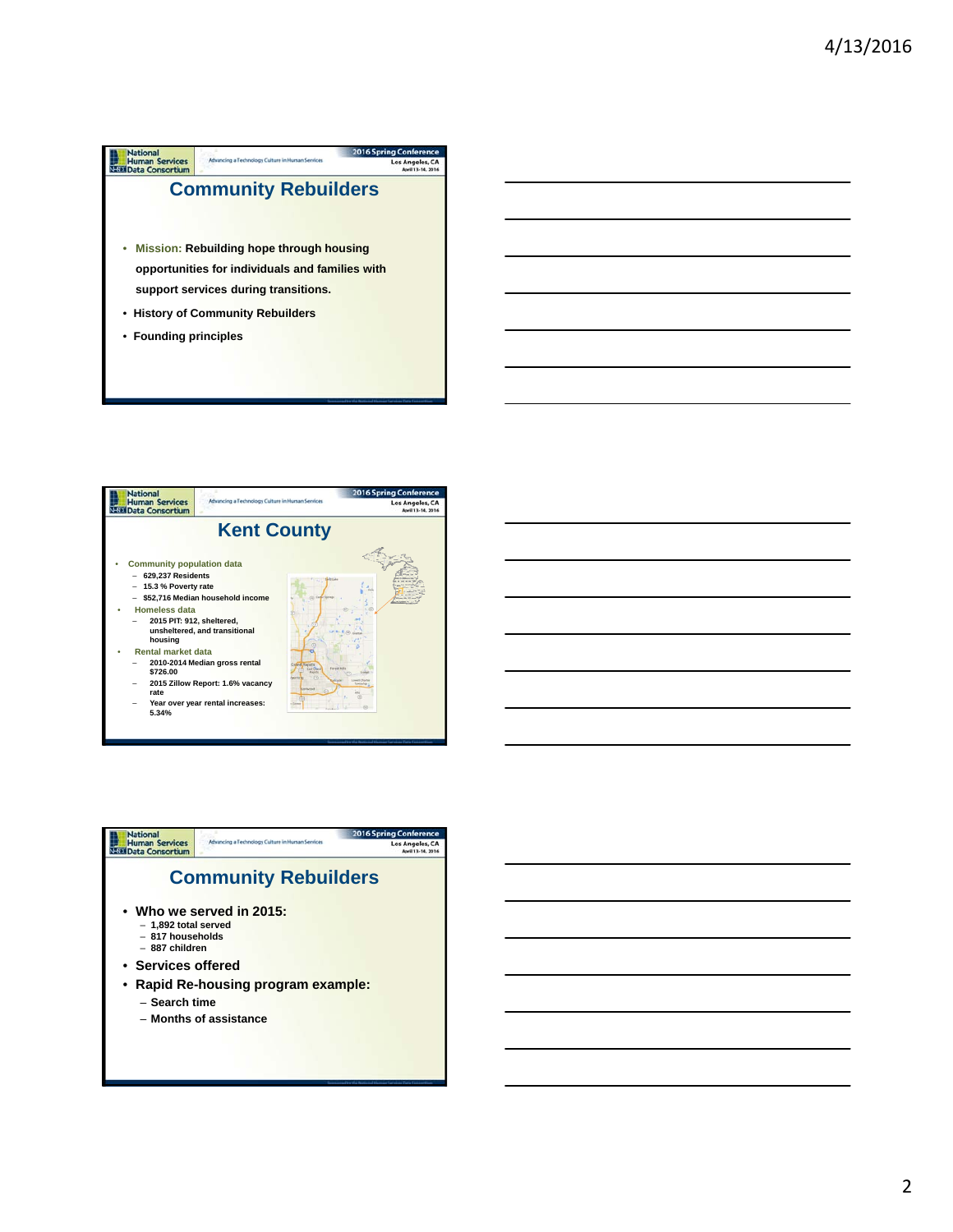## **National**<br> **Human Services**<br> **National Consortium** 2016 Spri Los Ange **Theory and Practice: Evidence Based Practice for Ending Homelessness** • **Context of a strengths-based, housing first model to ending homelessness** • **Utilizing consumer driven services** • **Utilization of case plans in HMIS to:** – **Reduce staff workload** – **Increase staff accountability** – **Provide up-to-date information on program specific outcomes**  – **Allow staff to meet grant targets and deadlines**



## National<br>Human Services<br>Nati Data Consortium 016 S **Strengths Based Housing Plans** • **CREATES A DESIRED HOUSING SITUATION** – **As an HRS it is essential to be curious and patient** – **Allowing the consumer to describe, in detail, the desired situation that he or she would like to create** – **What are the positive and concrete results that the consumer wants to see happen? After listening to your consumer, you should be able to clearly articulate your consumer's desired situation-with personal details** • **EXPLORES PAST SUCCESS** – **Talking about past success builds pride and confidence that can support success in the new situation** – **Asking this question can bring hope and idea**

**generation to consumers. A situation that seemed hopeless can now seem more manageable**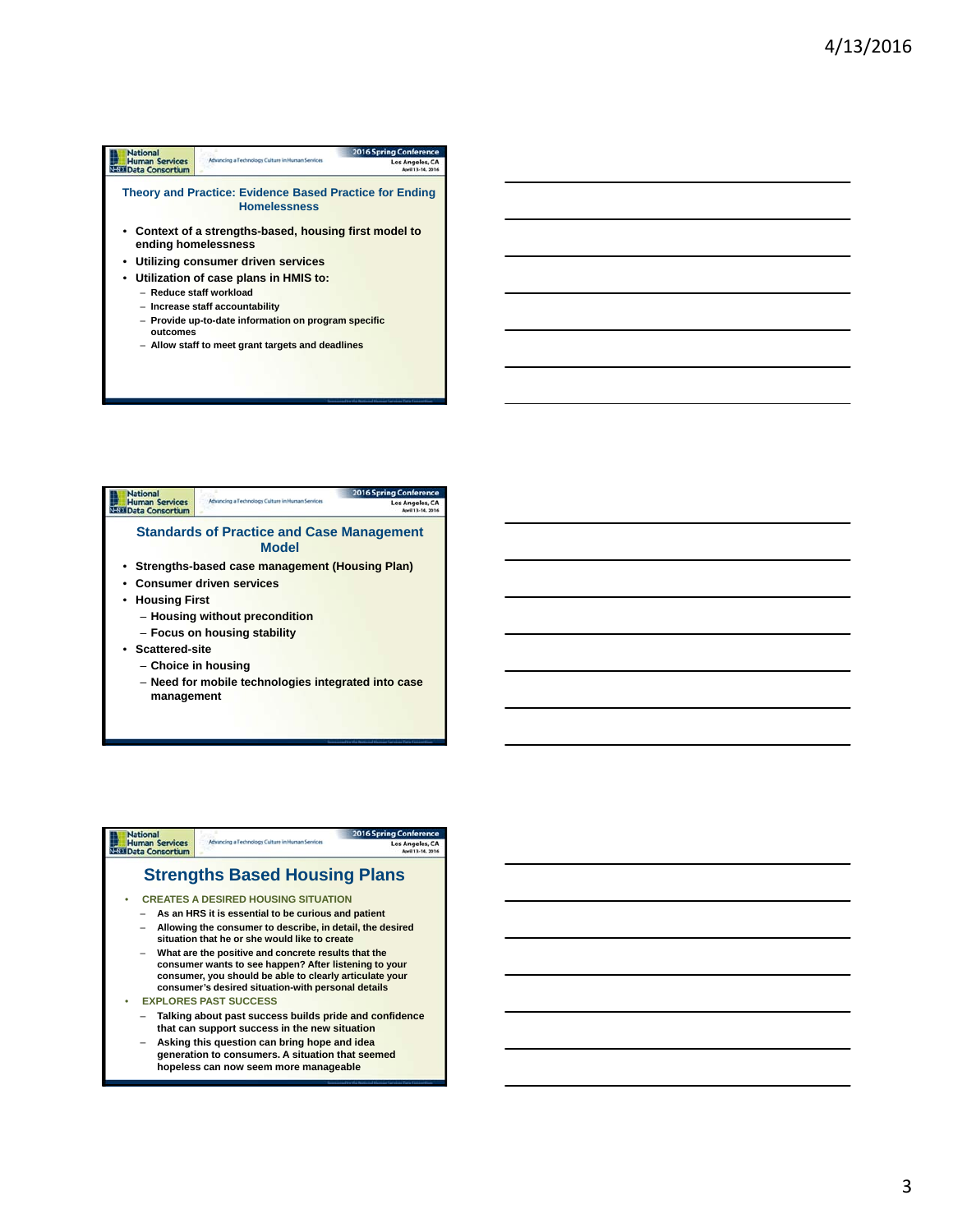## **Mational**<br>
Human Services<br>
SEE Data Consortium 2016 Spring Conf Advancing a Technology Culture in Human Services Los Angeles, CA **Strengths Based Housing Plans (continued)** • **Strengths Based Plans completed for all Community Rebuilders programs and consumers** • **Updated on a regular basis**

- **Rapid Rehousing (RRH) Monthly** – **Permanent Supportive Housing (PSH) – Every 6 months**
- **Plans must be complete and created in partnership with the consumer**
- **All goal service transactions must be entered if it isn't entered it never happened!**
- **Plans are tailored to meet the needs of each consumer**



| <b>National</b>                                 |                                                                                                                       | <b>2016 Spring Conference</b> |
|-------------------------------------------------|-----------------------------------------------------------------------------------------------------------------------|-------------------------------|
| <b>Human Services</b><br><b>Data Consortium</b> | Advancing a Technology Culture in Human Services                                                                      | Los Angeles, CA               |
|                                                 | <b>Incorporating Theory into Established HMIS Process</b><br>(Strengths Based Housing Service Plans)                  |                               |
|                                                 | Utilization of case plans in HMIS:                                                                                    |                               |
|                                                 | - Provide a platform for staff to monitor and track progress<br>for each consumer on their case load                  |                               |
| document                                        | - Integrate HUD required service transactions into one                                                                |                               |
|                                                 | - Allow for HUD programmatic goals to be met, while still<br>offering consumer flexibility and choice in goal setting |                               |
|                                                 | - Provide outcome criteria for evaluation of the effectiveness<br>of the intervention being provided                  |                               |
|                                                 |                                                                                                                       |                               |

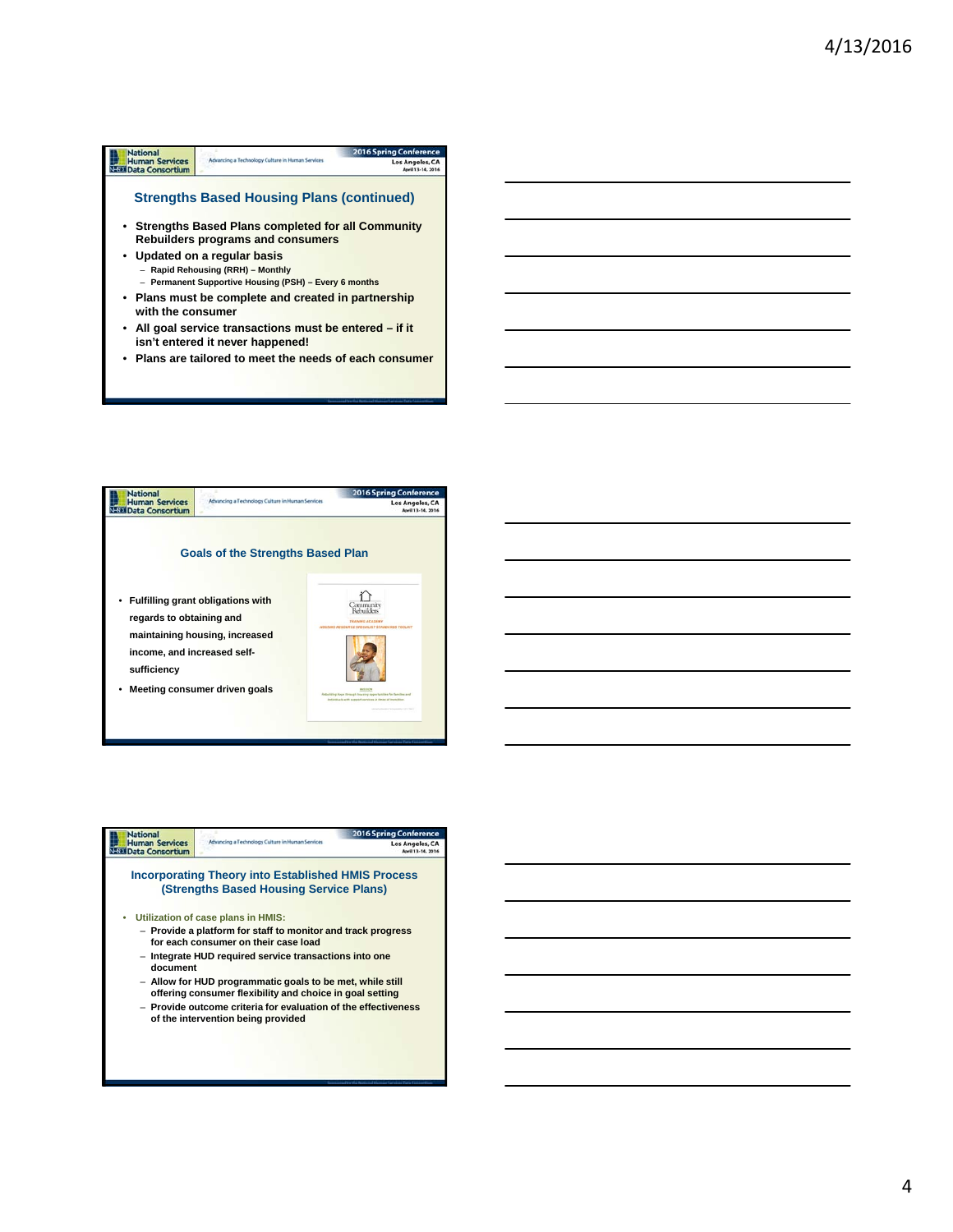| <b>National</b><br><b>Human Services</b><br><b>Data Consortium</b> | Advancing a Technology Culture in Human Services     |                | <b>2016 Spring Conference</b><br>Los Angeles, CA |
|--------------------------------------------------------------------|------------------------------------------------------|----------------|--------------------------------------------------|
|                                                                    | <b>Incorporating Strengths Based Tools into HMIS</b> |                |                                                  |
| <b>Life Domain Rating Scale</b>                                    | Life Domain Rating Scale At ENTRY ONLY               |                |                                                  |
| Individualized rating<br>٠                                         | Housing                                              | Seart $2.4$    |                                                  |
| <b>Provide direction</b>                                           | Financial Resources                                  | $tanh$ $t = 0$ |                                                  |
|                                                                    | Supports Nationals                                   | Sept. 0 E      |                                                  |
| Measure a specific                                                 | Transportation                                       | $5000 - 7$ $6$ |                                                  |
| concern or problem                                                 | Education                                            | $Amn \geq 0$   |                                                  |
| situation that your                                                | Landford Relationship                                | Select D G     |                                                  |
| consumer has                                                       | Cultural/Spirituality                                | Sean 2.6       |                                                  |
| identified as the focus                                            | Health/Recovery                                      | teach 2.6      |                                                  |
| of their work with the                                             | Office                                               | Search 1. C    |                                                  |
| <b>HRS</b>                                                         | If other, enter domain name                          |                |                                                  |
| Re-evaluated at re-<br>certification and at exit                   |                                                      |                |                                                  |









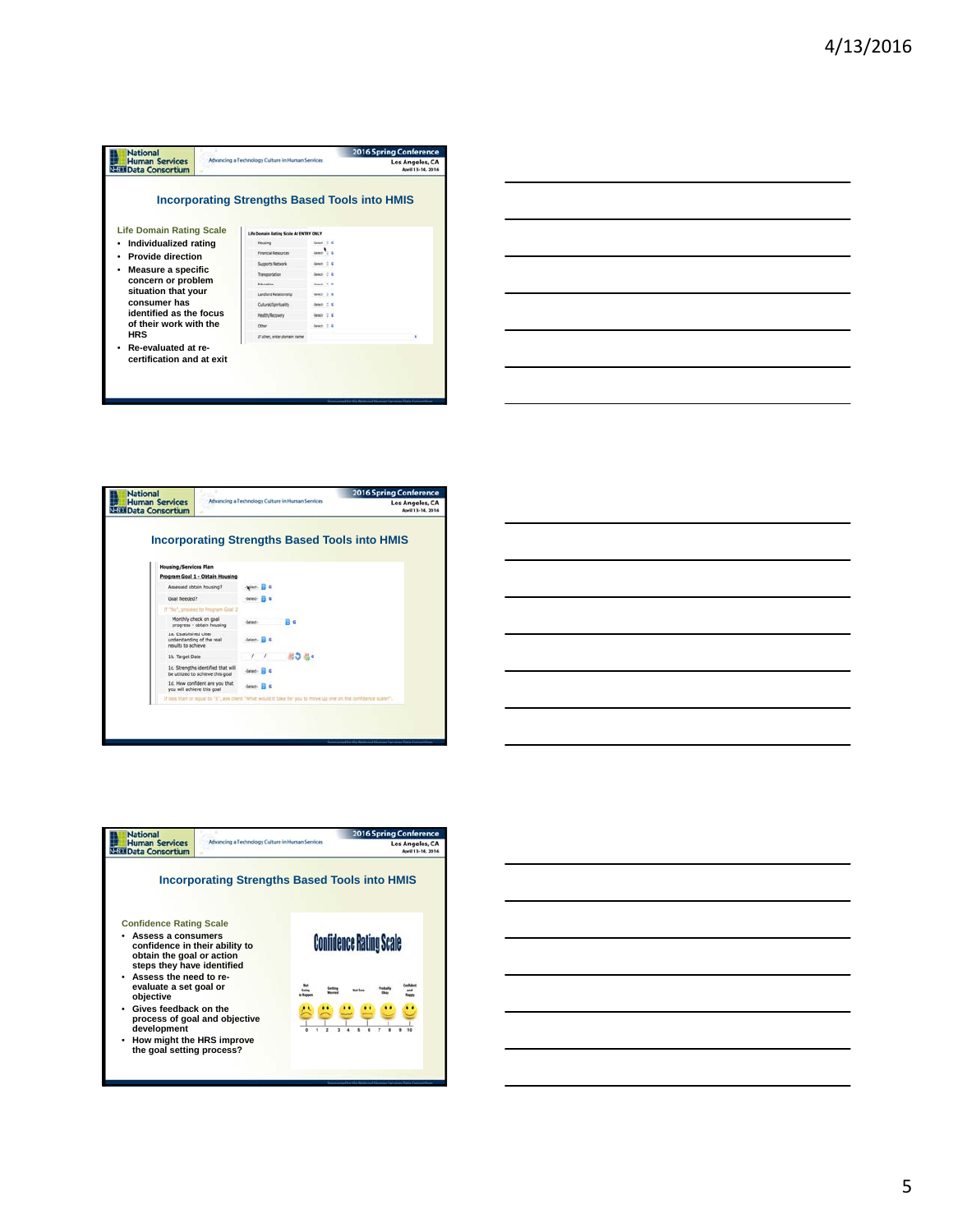| <b>National</b><br><b>Human Services</b><br>Data Consortium | Advancing a Technology Culture in Human Services                                                                  |                      | <b>2016 Spring Conference</b><br><b>Los Angeles, CA</b><br>April 13-14, 2016 |
|-------------------------------------------------------------|-------------------------------------------------------------------------------------------------------------------|----------------------|------------------------------------------------------------------------------|
|                                                             | <b>Strengths Based Plan in HMIS</b>                                                                               |                      |                                                                              |
| <b>Client Information</b>                                   |                                                                                                                   | Service Transactions |                                                                              |
|                                                             | Summary   Client Profile   Households   ROI   Entry / Exit   Case Hanagers   Case Plans   Heasymmetri   Assessmen |                      |                                                                              |
| <b>Client Record</b>                                        |                                                                                                                   | <b>Issue ID Card</b> |                                                                              |
| Name<br>Name Data Quality<br>Alias<br>Social Security       | Schmoe, Joe<br>Full Name Reported                                                                                 |                      |                                                                              |
| <b>SSN Data Quality</b>                                     | Full SSN Reported (HUD)                                                                                           | ٠                    | Change Clear                                                                 |
| U.S. Military Veteran?                                      | Wei (HLID)                                                                                                        |                      |                                                                              |
| Age                                                         |                                                                                                                   |                      |                                                                              |
| <b>Client Demographics</b>                                  |                                                                                                                   |                      | a,                                                                           |
| <b>Date of Birth</b>                                        |                                                                                                                   |                      |                                                                              |
| <b>Date of Birth Type</b>                                   |                                                                                                                   |                      |                                                                              |
| Gender                                                      |                                                                                                                   |                      |                                                                              |
| If Other Gender.<br>specify                                 |                                                                                                                   |                      |                                                                              |
| <b>Primary Race</b>                                         |                                                                                                                   |                      |                                                                              |
| <b>Secondary Race (if</b>                                   |                                                                                                                   |                      |                                                                              |





| National<br><b>Human Services</b> | Advancing a Technology Culture in Human Services |                                              | <b>2016 Spring Conference</b><br>Los Angeles, CA |
|-----------------------------------|--------------------------------------------------|----------------------------------------------|--------------------------------------------------|
| <b>Data Consortium</b>            |                                                  |                                              | April 13-14, 2016                                |
| Built to audit the data           |                                                  | <b>Goal Service Transaction Summary View</b> |                                                  |
| entered                           |                                                  | Service type(9E34)                           | <b>Total amount</b>                              |
|                                   |                                                  |                                              |                                                  |
|                                   |                                                  | Case management                              |                                                  |
| Break down of service type        |                                                  | Financial assistance                         | \$650                                            |
| and amount of financial           |                                                  | Housing search and placement                 |                                                  |
|                                   |                                                  | Information and Referral                     | \$822                                            |
| assistance                        |                                                  | Ennet                                        | \$165                                            |
| Does not include the # of         |                                                  | Transportation passes                        | 5448                                             |
| times the service occurred        |                                                  | <b>Leasing Assistance</b>                    | <b>SO1 805</b>                                   |
|                                   | Summary of all the services                      | Security Deposits                            | \$1,886                                          |

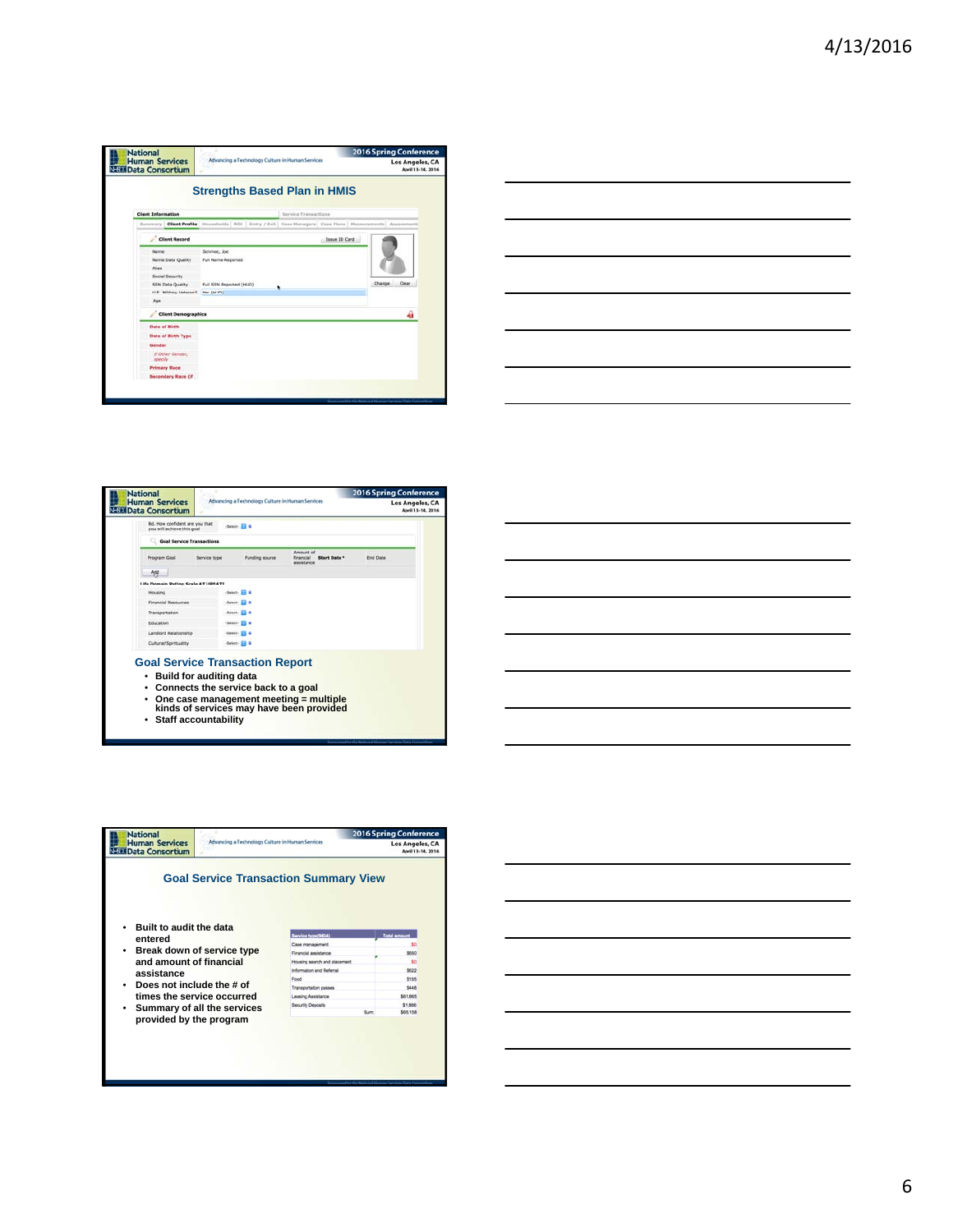| <b>National</b>   |                                                      |             |            |                                                                                               |                                          |                           | <b>2016 Spring Conference</b>        |
|-------------------|------------------------------------------------------|-------------|------------|-----------------------------------------------------------------------------------------------|------------------------------------------|---------------------------|--------------------------------------|
|                   | <b>Human Services</b><br><b>NEED Data Consortium</b> |             |            | Advancing a Technology Culture in Human Services                                              |                                          |                           | Los Angeles, CA<br>April 13-14, 2016 |
|                   |                                                      |             |            |                                                                                               |                                          |                           |                                      |
| Clevel Life       |                                                      |             |            | <b>Clerk Leaf Rame Clerk First Name   Date of Translat assistance (1000) Program CoachECO</b> | <b>Baroles Sync 2024</b>                 | <b>Pumping source/100</b> | <b>CAmuuri Assistance Data</b>       |
| 80001010          | Schmoe                                               | Job         | 1/3/2019   | 3- Increase income                                                                            | Transportation passes                    | <b>HEROES</b>             | <b>B47 SB</b> , 1/13/2016            |
| <b>BINGHIOST</b>  | Schmose                                              | John        |            | 3- Maintening Housing                                                                         | Case Management                          | <b>HEROES</b>             | <b>MEMBERS</b>                       |
| <b>BAGG</b> /1010 | School                                               | Job         | 1212074    | 1- Octoming Housing                                                                           | Transportation passes                    | <b>HEROES</b>             | MF/20 12120214                       |
| 80001010          | Schmak                                               | <b>Job</b>  |            | 1. Chicamna Housing                                                                           | Cate Management                          | <b>HERCHI</b>             | 12/12/2014                           |
| separated         | Schmole                                              | Job         | 11/60014   | 5. Connections to Mainteast Resources                                                         | Financial availables                     | HEROES                    | SAL95 116/2014                       |
| <b>MANICIPO</b>   | Schenze                                              | Job         |            | 1- Obtaining Housing                                                                          | Cose Management                          | HEROES                    | 11/6/2014                            |
| 00001010          | Schmoe                                               | Job         | 11/14/2014 | 1- Obtaining Housing                                                                          | <b>Fibulary and Pause Services</b>       | HERCKS                    | \$500.00 HI-53014                    |
| 80061010          | Schmoe                                               | <b>Joe</b>  | 11:40014   | 1- Ottaining Housing                                                                          | Transportation passes                    | <b>HEROES</b>             | \$47.00 PEA2014                      |
| 80001010          | Sohmoa                                               | Joe         |            | 1- Dingening Housing                                                                          | Case Management                          | HEROCE                    | 114/2014                             |
| 88891010          | Schwend                                              | <b>Jie</b>  |            | 1. Connection to Manutment Resources                                                          | Daily Llung Services                     | HOODS                     | 1142014                              |
| 60001212          | Schmola                                              | <b>Job</b>  |            | 1- Clintennia Housing                                                                         | Housing Datelity Case Management HERCRIS |                           | 11/3/2014                            |
| <b>RINGHILL</b>   | Schmok                                               | in.         |            | 5. Connectors to Manuteurs Resources                                                          | Linkage to Varietan Benefits             | HEROES                    | 11/5/2014                            |
| <b>AMMINISTS</b>  | One                                                  | <b>Jale</b> |            | 4- Increase Non-Cash Benefits                                                                 | Case Management                          | <b>HEROES</b>             | 1215/2014                            |
| <b>BANAHERS</b>   | <b>Dog</b>                                           | <b>Jane</b> |            | 1- Dogeway Housing                                                                            | Case Management                          | <b>HEROES</b>             | 12150014                             |
| <b>BAGGINEY</b>   | free.                                                | Jane 1      |            | 1- Obtaining Housing                                                                          | Case Management                          | <b>HEROES</b>             | <b>KONGOLA</b>                       |
| <b>BINGHIELES</b> | Dist.                                                | Jane 1      | 12/10/14   | 5. Conventions to Manufaset Resources                                                         | Transportation passes                    | <b>HEROES</b>             | \$3.00 EDITORIA                      |
| <b>BIRGHTETT</b>  | Dog                                                  | Jane        |            | 5. Connections to Maneteort Resources                                                         | Linkage to Viewran Benefits              | HEROES                    | 12/12/014                            |
| <b>BIRGHTOTT</b>  | Dre.                                                 | Jane        |            | 1. Obtaining Houseka                                                                          | Housing Stability Case Management HEROES |                           | 1212014                              |

## **Goal Service Transaction Detail View**

This view provides HRS with an overview of what services have been provided to a client that<br>has currently been entered into HMIS. This view also allows for HRSs to check for errors such<br>as non-eligible services, incorrect







|               | <b>National</b><br>Advancing a Technology Culture in Human Services<br><b>Human Services</b><br><b>NESE Data Consortium</b> |                  |                            |                 |             |   |                      |                                                                                 | <b>2016 Spring Conference</b><br>Los Angeles, CA<br>April 13-14, 2016 |                         |  |
|---------------|-----------------------------------------------------------------------------------------------------------------------------|------------------|----------------------------|-----------------|-------------|---|----------------------|---------------------------------------------------------------------------------|-----------------------------------------------------------------------|-------------------------|--|
|               |                                                                                                                             |                  | <b>Obtain Housing Goal</b> |                 |             |   |                      | <b>Goal Progress by Detail - Obtain Housing Goal</b>                            |                                                                       |                         |  |
|               | te mei waufte to<br><b>Manual DIG21</b>                                                                                     |                  |                            |                 |             |   | with the gate        | 40fy check on goal<br>ugravan. - adalah<br>1 - No Progress<br>2 - Bone Progress |                                                                       | 18,595<br>on w          |  |
|               | Van                                                                                                                         | 3/3/3014         |                            | 2160116         | <b>No</b>   | ٠ | 5 Artisted           | 3 - Moderate Progress<br>4 - Major Progress                                     |                                                                       | <b>DSS</b><br>1 days to |  |
|               | <b>Card</b>                                                                                                                 | 202014           |                            | <b>Anagelie</b> | Year.       |   | 1 - Aus Programs     | <b>E - Casimus Progress</b>                                                     |                                                                       | <b>F.69%%</b>           |  |
|               | <b>Mark</b>                                                                                                                 | <b>SORIAL</b>    |                            | <b>STARTING</b> | trac.       | ٠ | <b>Automobile</b>    | <b>R. Artwood</b>                                                               | ٠                                                                     | 68,85%                  |  |
|               | Yes                                                                                                                         | 222716           |                            | 2162016         | <b>Tak</b>  | ٠ | <b>R</b> : Achieved  |                                                                                 |                                                                       |                         |  |
|               | Van                                                                                                                         | 3/6/2016         |                            | 3/25/2016       | <b>That</b> | ٠ | <b>R. Achieved</b>   | Sun.                                                                            | u                                                                     |                         |  |
|               | Ym                                                                                                                          | 24/3714          |                            | азывень         | <b>Tag</b>  | ٠ | <b>B</b> -Artisted   |                                                                                 |                                                                       |                         |  |
|               | Vas                                                                                                                         | progess          |                            | askatis         | Year        | ٠ | 1 - Ass Progress     |                                                                                 |                                                                       |                         |  |
| ---           | <b>Yes</b>                                                                                                                  | $2 + 121 + 6$    |                            | assaire         | <b>Tak</b>  | ¥ | 5 - Danimus Phograph |                                                                                 |                                                                       |                         |  |
|               | m                                                                                                                           | <b>SYSTEM</b>    |                            | 206039          | has         | ٠ | 4 - Mazy Progress    |                                                                                 |                                                                       |                         |  |
| $-$           | <b>Yan</b>                                                                                                                  | pregent.         |                            | 3/10016         | ties.       | × | <b>6-Athenet</b>     |                                                                                 |                                                                       |                         |  |
| RANGELS       | <b>Yes</b>                                                                                                                  | <b>SHADING</b>   |                            | SASEM           | Tek         | ٠ | 6-America            |                                                                                 |                                                                       |                         |  |
| <b>MONDAY</b> | Yan                                                                                                                         | <b>JIYA/2016</b> |                            | <b>WASHING</b>  | <b>Tax</b>  | ٠ | <b>A. Artimed</b>    |                                                                                 |                                                                       |                         |  |
|               | Yes                                                                                                                         | 2/16/2016        |                            | 3/10016         | <b>Wale</b> | ٠ | <b>B</b> - Achieved  |                                                                                 |                                                                       |                         |  |

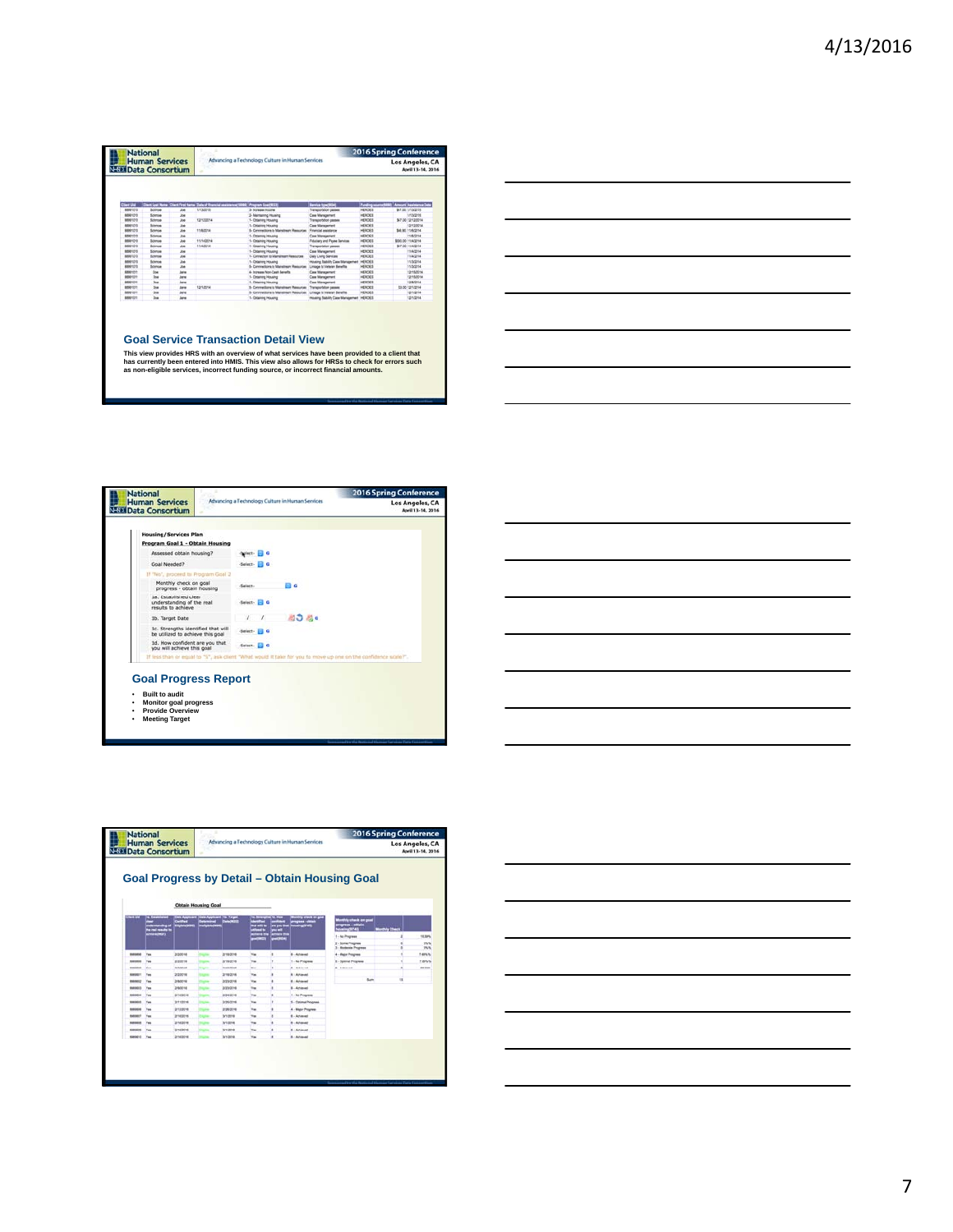| <b>National</b> | <b>Human Services</b>     |                     | Advancing a Technology Culture in Human Services |            |                 | <b>2016 Spring Conference</b><br><b>Los Angeles, CA</b>               |           |                   |
|-----------------|---------------------------|---------------------|--------------------------------------------------|------------|-----------------|-----------------------------------------------------------------------|-----------|-------------------|
|                 | <b>BI Data Consortium</b> |                     |                                                  |            |                 |                                                                       |           | April 13-14, 2016 |
|                 |                           |                     | <b>Maintain Housing Goal</b>                     |            |                 | <b>Goal Progress Detail - Maintain Housing Goal</b>                   |           |                   |
|                 |                           |                     |                                                  |            |                 |                                                                       |           |                   |
|                 | - 1<br>ha real maulis is  | <b>Corta (SAE)A</b> |                                                  |            | سنده<br><b></b> | Ny check on goal<br>ugress - maintai<br><b><i><u>STANDARD</u></i></b> | the Chase |                   |
|                 |                           |                     |                                                  |            | œ               | 1 - No Progress                                                       |           | DNA               |
|                 |                           |                     |                                                  |            |                 | 2 - Scine Progress<br>3 - Moderate Progress                           |           | 0.00%<br>33%%     |
| <b>BMMMM</b>    | <b>Yes</b>                | 318/2018            | E - Achieved                                     | <b>Yes</b> |                 | 4 - Major Progress                                                    |           | 115/5             |
| 1000000         | No                        |                     |                                                  |            |                 | 5 - Optimal Progress                                                  |           | ON/N              |
| 8000000         | <b>Yes</b>                | 316/2016            | <b>E. Achieved</b>                               | <b>Yes</b> |                 | <b>B</b> - Achieved                                                   |           | MNN               |
| minblade) +     | Yes                       | 3160018             | 6 - Actioned                                     | Yes        |                 |                                                                       |           |                   |
| RIABAC2         | Yes                       | 3/23/2018           | E. Achieved                                      | <b>Ves</b> |                 | than                                                                  |           |                   |
| <b>BRADUCO</b>  | <sup>V</sup> m            | 3/23/2016           | 3 - Moderste Progress                            | Yes        |                 |                                                                       |           |                   |
| RIMBINOR        | No                        |                     |                                                  |            |                 |                                                                       |           |                   |
| ROADCOL         | No                        |                     |                                                  |            |                 |                                                                       |           |                   |
| Richields       | te.                       |                     |                                                  |            |                 |                                                                       |           |                   |
| <b>RUADECT</b>  | Van                       | ATODIA              | 4 - Major Progressi                              | <b>Vas</b> |                 |                                                                       |           |                   |
| 95090008        | Vas                       | 41/2018             | 3 - Moderate Progress                            | Yes        |                 |                                                                       |           |                   |
| REBUICO         | $V_{\text{BH}}$           | andors              | 8 - Achieved                                     | <b>Yes</b> |                 |                                                                       |           |                   |
|                 | Ves                       | 41/2018             | 3 - Moderate Progress                            | Yes        |                 |                                                                       |           |                   |

|  | ____ |
|--|------|
|  |      |
|  |      |
|  |      |
|  |      |
|  |      |
|  |      |
|  |      |
|  |      |
|  |      |
|  |      |
|  |      |
|  | __   |
|  |      |
|  |      |
|  |      |
|  |      |
|  |      |
|  |      |
|  |      |
|  |      |
|  |      |
|  |      |
|  |      |

|                 | <b>National</b><br><b>Human Services</b><br><b>NESET Data Consortium</b> | <b>2016 Spring Conference</b><br>Advancing a Technology Culture in Human Services<br>Los Angeles, CA |            |                     |             |   |                             |                                                                      |                                   | April 13-14, 2016            |
|-----------------|--------------------------------------------------------------------------|------------------------------------------------------------------------------------------------------|------------|---------------------|-------------|---|-----------------------------|----------------------------------------------------------------------|-----------------------------------|------------------------------|
|                 |                                                                          |                                                                                                      |            |                     |             |   |                             | Goal Progress Detail - Increase Income Goal                          |                                   |                              |
|                 | is for<br>a real results to<br><b>New Case 11</b>                        | Central                                                                                              |            |                     |             |   | y sheek on<br><b>ATMOSF</b> | <b>Monthly check on goal</b><br>regress increase<br><b>Nome SETE</b> | <b><i><u>entity</u></i></b> Check |                              |
|                 |                                                                          |                                                                                                      |            |                     |             |   |                             | 1 - No Progress<br>2 - Some Progress<br>3 - Moderate Progress        |                                   | Inste<br><b>DWW</b><br>33%/6 |
| ecosicia        | You                                                                      | 200016                                                                                               | œ          | 3/3/3016            | <b>The</b>  | ¥ | <b>B</b> - Achieved         | 4 - Mater Programs                                                   |                                   | 225.5                        |
| <b>RUSSIAN</b>  | her                                                                      | addesi                                                                                               |            |                     |             |   |                             | 5 - Datimal Progress                                                 |                                   | 1155%                        |
| 0009000         | Yes                                                                      | 222014                                                                                               |            | 3/2/2014            | Top         |   | 5 - Colvinal Progress       | 8-Acheved                                                            |                                   | 22.00%                       |
| <b>BOARDOT!</b> | Ves                                                                      | 3/3/3014                                                                                             | <b>STA</b> | 3/3/3014            |             | ٠ | <b>B</b> - Achieved         |                                                                      |                                   |                              |
| BARSOCO         | Yes.                                                                     | 29/2016                                                                                              |            | 3/6/2018            | <b>Tips</b> |   | 3 - Moderate Progress       | Sun.                                                                 | ٠                                 |                              |
| exeter's        | Yes                                                                      | 29/30/16                                                                                             |            | 3/6/2016            | <b>Yan</b>  |   | 1-Moderate Progress         |                                                                      |                                   |                              |
| 0000004         | his-                                                                     | 2103016                                                                                              |            |                     |             |   |                             |                                                                      |                                   |                              |
| <b>BURSOCS</b>  | $^{16}$                                                                  | <b>BY10016</b>                                                                                       |            |                     |             |   |                             |                                                                      |                                   |                              |
| <b>BURSICO</b>  | her                                                                      | 3123014                                                                                              |            |                     |             |   |                             |                                                                      |                                   |                              |
| <b>MARGAST</b>  | No.                                                                      | 3163016                                                                                              |            | 3/150016 View       |             | ٠ | 3 - Mindersin Progress      |                                                                      |                                   |                              |
| REPAIDS         | You                                                                      | 2192016                                                                                              |            | 3/62016             | <b>Text</b> | ٠ | 4 - Major Progress          |                                                                      |                                   |                              |
|                 | <b>Yes</b>                                                               | 2160216                                                                                              |            | <b>3/sport</b>      | <b>You</b>  | w | 4 - Major Progress          |                                                                      |                                   |                              |
| 0000000         |                                                                          | 3165016                                                                                              |            | SYNDOW <sub>N</sub> |             | × | 1 - No Progress             |                                                                      |                                   |                              |



| <b>National</b>                          |                                                                                                                                                                                                                                                                                                                                  | <b>2016 Spring Conference</b> |
|------------------------------------------|----------------------------------------------------------------------------------------------------------------------------------------------------------------------------------------------------------------------------------------------------------------------------------------------------------------------------------|-------------------------------|
| <b>Human Services</b><br>Data Consortium | Advancing a Technology Culture in Human Services                                                                                                                                                                                                                                                                                 | <b>Los Angeles, CA</b>        |
| consumer<br>٠<br>they happen<br>٠<br>٠   | <b>Using and Monitoring Your Data</b><br>Ensuring that plans are completed with each and every<br>Reports are run on a consistent basis and given to program<br>managers to review with their teams – if changes are needed<br>Inform funders of program outcomes<br>Ensure consumers are part of changes that occur to the plan |                               |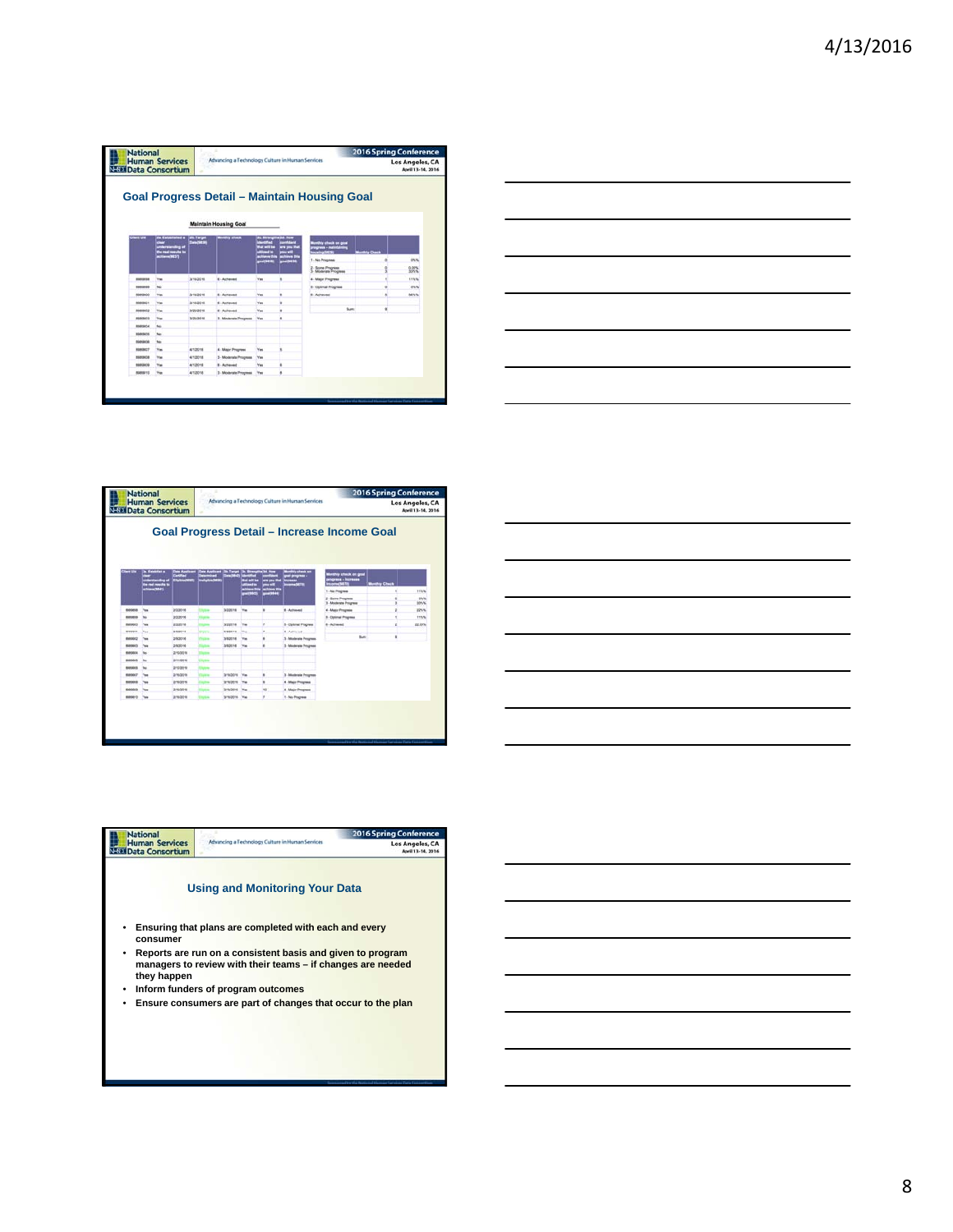





9